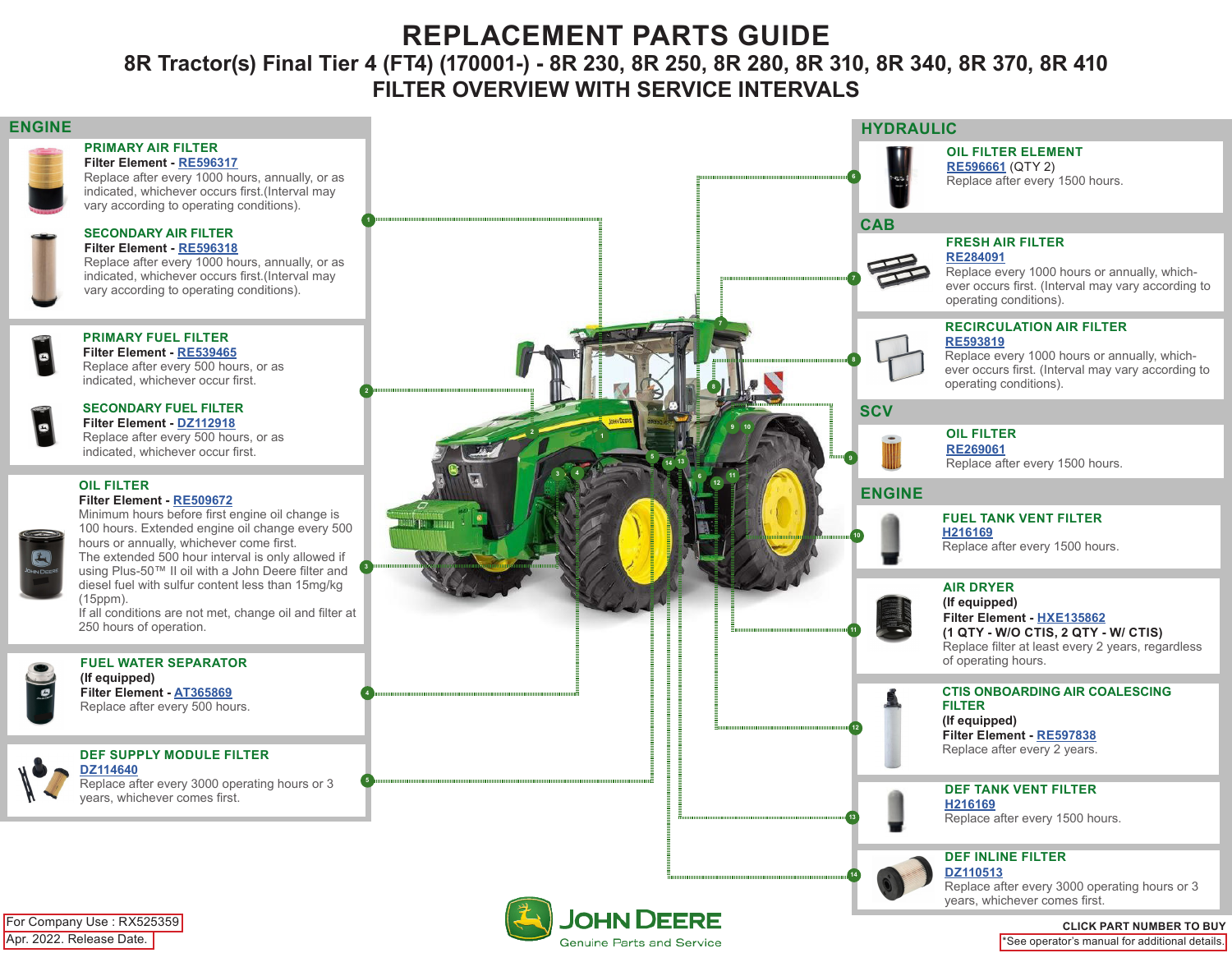# **CAPACITIES**

## **8R Tractor(s) Final Tier 4 (FT4) (170001-) - 8R 230, 8R 250, 8R 280, 8R 310, 8R 340, 8R 370, 8R 410**

#### **CAPACITIES (Approximate):**

#### *Fuel Tank:*

#### *DEF Tank:*

### *Cooling System:*

#### **Cool-Gard™ II**

#### *Engine Crankcase Oil Volume:*

| 1300 MFWD 8R 230,8R 250, 8R 28025.7 L (6.8 gal) |  |
|-------------------------------------------------|--|
|                                                 |  |
|                                                 |  |

#### *Auxiliary Reservoir Volume:* **Oil Needed at Fill (If Equipped)**

#### *Transmission / Differential / Hydraulic System:*

| 1300 MFWD, 8R 230, 8R 250, 8R 280180.7 L (47.7 gal) |  |
|-----------------------------------------------------|--|
|                                                     |  |
| ILS™………………………………………………207.2 L (54.7 gal)            |  |

#### *Axle Housing:*

| 1300 MFWD, 8R 230, 8R 250, 8R 28013.6 L (3.6 gal) |  |  |  |
|---------------------------------------------------|--|--|--|
|                                                   |  |  |  |

### *Final Drive (Each):*

#### **MFWD**

| <b>ILS™</b> |  |
|-------------|--|
|             |  |
|             |  |

#### *Fan Chain Drive Housing:*